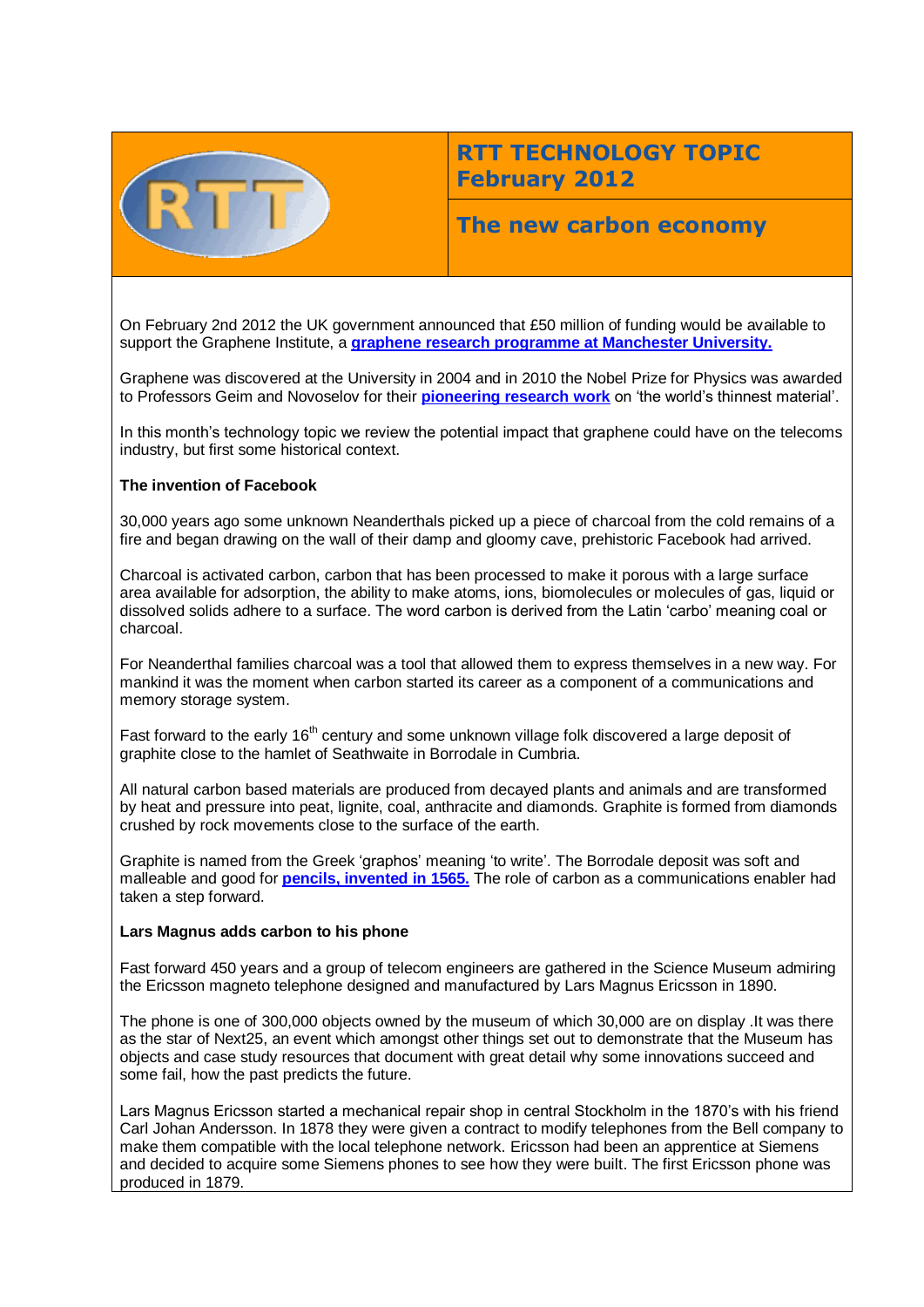Magneto telephones generated the current for ringing the bell at the called subscriber's end or for calling the operator. In the Ericsson phone the permanent magnets for the generator were made to form the base and support of the telephone itself giving the phone an open skeletal appearance.



A skeleton from a cupboard in the Science Museum. Ericsson 'skeleton' phone, 1890. Image used with permission of the Science Museum, London/ SSPL With thanks also to John Liffen and the curatorial team.

The phone remained popular in many countries until central battery working gradually supplanted magneto exchanges in the first half of the twentieth century.

But the main point is that the device used a carbon microphone.

Elisha Gray and Alexander Graham Bell had both filed patents for a telephone on the same day, February 14 1876. Gray had produced a steel diaphragm transmitter receiver in 1874 but it didn't work well. Bell's version of the same thing was better, sufficient to send intelligible sound over several miles of telephone cable.

In 1877 Thomas Edison developed an improved microphone using compressed carbon. The English inventor Henry Hummings produced a similar device in 1877. Whatever its provenance, Ericsson's use of this new 'component' achieved a big improvement in voice quality and power efficiency. An example of engineering applied to improve existing technology to achieve market advantage.

The carbon microphone works as a sound to electrical signal transducer with two metal plates separated by granules of carbon. Sound waves striking the plate increase the pressure on the granules which then change the electrical resistance between the plates. A direct current is passed from one plate to another and the changing resistance results in a changing current which is then passed through the telephone system. Crucially a carbon microphone continues to work down to a fraction of a volt which meant that substantially longer line lengths could be supported. Given that Ericsson was also now in the switch and telephone network business this improvement in user equipment efficiency could be translated into reduced network cost. Because carbon microphones vary the current passed through them rather than generate a signal voltage they could also be used as amplifiers and were widely deployed as repeaters to make long distance calls possible before the introduction of vacuum tube devices. Carbon in the phone, carbon in the network.

Even when all-electronic telephones became common, carbon microphones continued to have a number of unique advantages. An all-electronic telephone needs at least 3 volts of DC to function. The ability of a carbon transmitter telephone to work down to a fraction of a volt meant the devices would work at the end of a very long telephone line but could also be used in mining and chemical applications where the low voltage reduced the risk of explosion. The natural resistance of carbon microphones to damage from high voltage transients from lightning strikes and electromagnetic impulses from nuclear explosions means they are still maintained for back up communication systems in present day military communication systems.

#### **Carbon in the twentieth century**

The applications for carbon and or the derivations or 'allotropes' of carbon continued to broaden through the  $20<sup>th</sup>$  century, from charcoal used in gas masks through to carbon fibre used in racing cars and aeroplanes.

In 1985 a group of scientists at Rice University discovered another allotrope, a hollow cluster of 60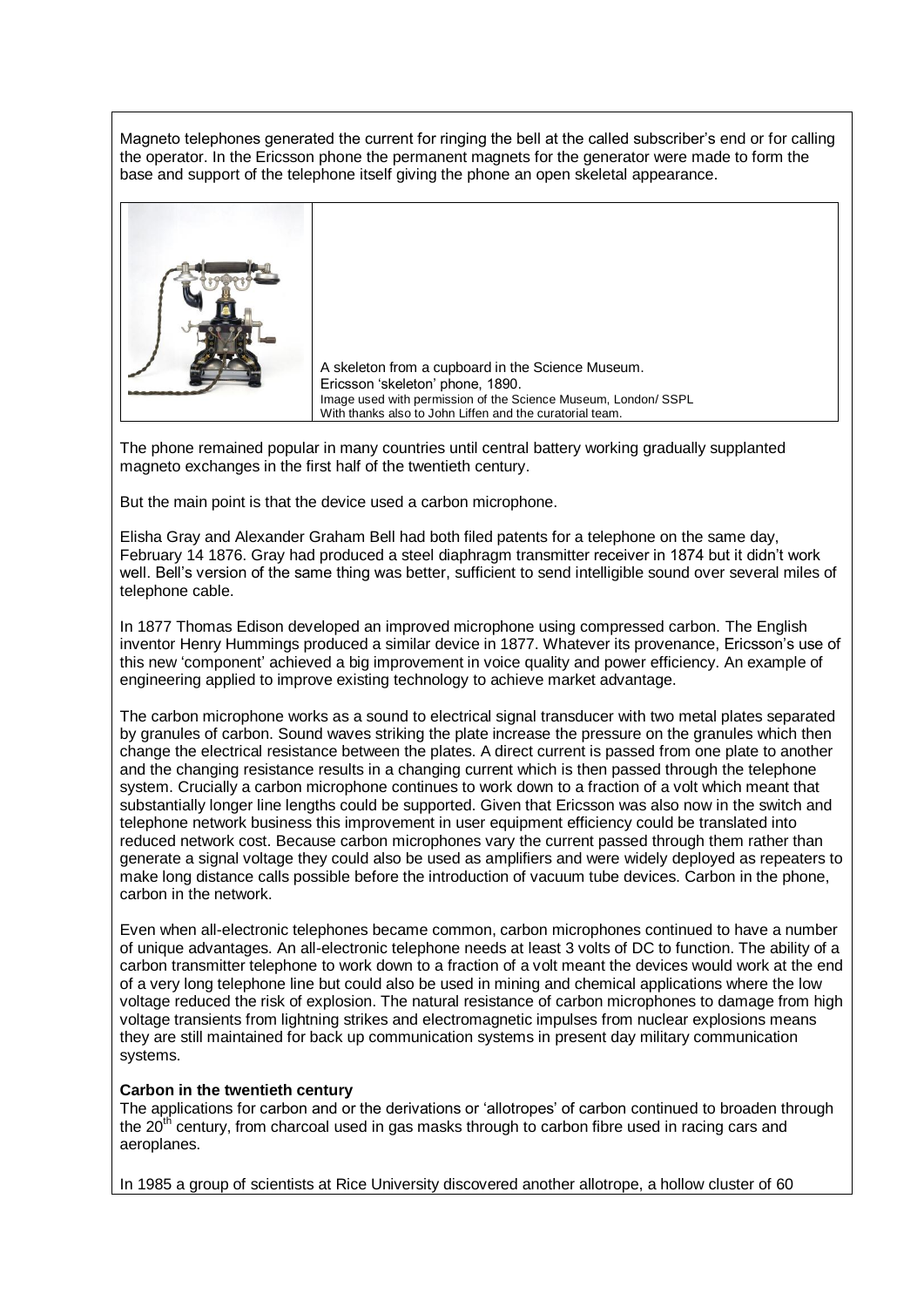carbon atoms shaped like a soccer ball and named after an architect R Buckminster Fuller who had designed a geodesic dome with a similar structure. 'Bucky Balls as they became known had many surprising chemical and physical properties including being an efficient organic superconductor. The discovery of Bucky Balls prompted an explosion of research into similar molecular structures leading indirectly to the discovery of graphene.

### **Carbon in the 21st century**

Graphene is graphite rearranged in hexagons one atom thick. Potentially a replacement for silicon and a basis for ultra-fast transistors, graphene has direct relevance to the computer and consumer electronics industry and therefore by default to the telecoms industry.

Mid-way through last year and to mark their 100<sup>th</sup> anniversary **[IBM Research scientists announced](http://www-03.ibm.com/press/uk/en/pressrelease/34741.wss)** that they had built an integrated circuit fabricated from wafer-size graphene applied as a broadband frequency mixer operating at frequencies up to 10 GHz. Potentially this solves a number of contemporary problems presently exercising multi band cellular phone design teams including noise and insertion loss in broad band devices across present allocated bands and a need to maintain efficiency at higher frequencies and across broader bandwidths in the very near future.

In September 2011 the **[University of California and Samsung](http://www.newelectronics.co.uk/electronics-news/researchers-developing-graphene-based-flash-memory/36548)** announced work on the use of graphene as a storage layer within a silicon substrate.

With silicon based flash, as memory gates get smaller the transistor gates have to be thicker relative to the rest of the circuit in order to store enough charge and the thick gated cells start to interfere with their neighbours. Gates made from graphene are ultra-thin and therefore do not interfere with one another. They also hold more charge than silicon with lower leakage. Graphene based devices would scale down to about 10 nm. Conventional flash scales down to about 22nm below which they become unstable.

In January 2012 the **[University of California and the University of Texas in Austin and Dallas and](http://www.cellular-news.com/story/52533.php)  [Xiamen University in China](http://www.cellular-news.com/story/52533.php)** announced work on structurally modified graphene with very high thermal conductivity which could be used in mobile phones and lap tops to improve heat dissipation.

These nanoscale scale devices are structures sized between 1 and 100 nanometres in at least one dimension. A nanometre is a billionth of a metre. Fingernails grow at the rate of about one nanometre per second.

Graphene as a conductor of electricity performs as well as copper at potentially a fraction of the cost. As a conductor of heat it out performs all other materials. As a transistor it is faster and more efficient.

Lars Magnus Ericsson built a business based on efficient user equipment that used carbon to improve voice quality and to deliver enhanced range in terms of supportable line length. The same technology applied to repeaters meant that long distance telephone calls were not only technically possible but also commercially viable.

Today it is becoming progressively more obvious that the efficiency of user devices particularly mobile devices needs to be improved to support present user experience expectations. Conversely as data rates at the edge of the network increase there will be a need for faster more efficient switching which means that next generation router hardware will need to be more efficient. Memory efficiency both in user equipment and in the network will need to improve in parallel in order to realise a return on present and future spectral and network investment.

In 25 years' time it is reasonable to expect that we will be using graphene as the basis for a new generation of RF components that deliver a step function improvement in efficiency and gigabytes of delivery bandwidth capability. In 25 years' time it is reasonable to expect that we will be using graphene based components in terabit routers providing access to graphene based server farms delivering exabytes of storage capability - a new carbon economy as an enabler of a low carbon economy.

Lars Magnus would be impressed but not necessarily surprised.

#### **Ends**